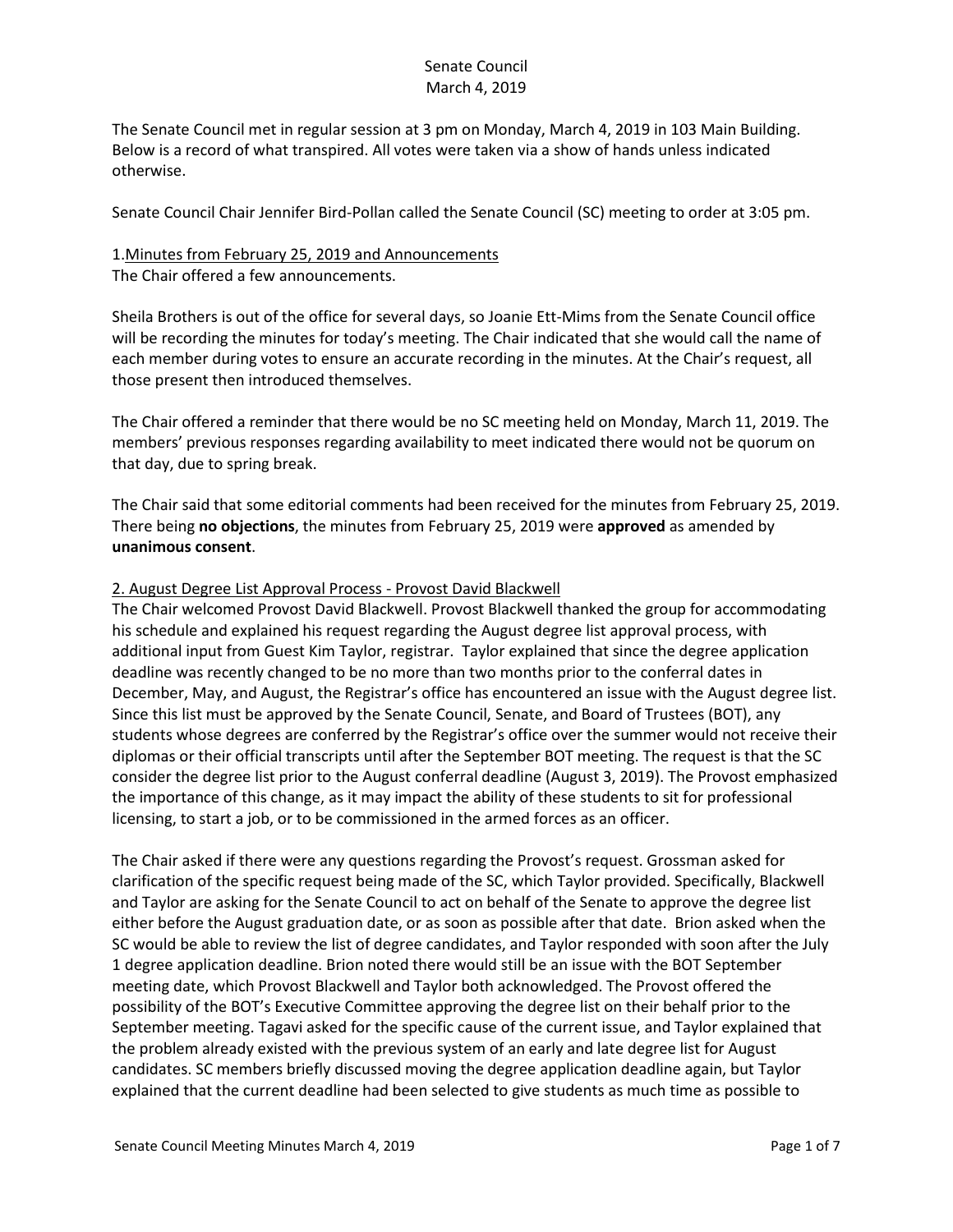apply for graduation. Brion asked if the SC could approve the list on behalf of the Senate and Jones confirmed that the SC can act with notification to the Senate, with five members to make quorum, since only elected faculty senators vote on the degree list, and there are only nine elected faculty senators on the Senate Council.

Based on the questions raised, Provost Blackwell recommended postponing further discussion of this request until the next SC meeting to give him time to confer with his team. He committed his office to providing an honorarium and travel expenses, if necessary, for any Senate Council members who would be able to attend a summer SC meeting. Tagavi noted that the provision mentioned by Jones is typically only invoked for unforeseen circumstances, but this issue will be a standing issue every year. The Chair asked members to submit any further questions to her within the next couple of days which will then be submitted to the Provost. Grossman noted that the July 1, 2019 deadline is not able to be changed for this year but perhaps could be in the future, which Provost Blackwell and Taylor both acknowledged to be true. Brion offered her sense that SC wants to ensure that students are certified in a timely manner and will do what they can to help. The Provost stated that his team would work to identify the issues driving this request, and he would discuss options for addressing the issue of the BOT meeting with the President before continuing this discussion with the SC at the March 25, 2019 meeting. Provost Blackwell thanked the SC for their support and left the meeting.

## 3. Legislative Update - President's Chief of Staff Bill Swinford

Bill Swinford, President's Chief of Staff, attended to update SC members on a variety of legislative issues, including the 30-day 2019 legislative session, which was currently 23 days underway. Swinford stated that this is a non-budget year and the university did not have any specific requests, but they are tracking approximately 350 pieces of legislation that could have some kind of impact across campus and have been pleased so far. Some examples include bills regarding sanctuary cities and universities, the ability to carry concealed weapons on campus, and the use of Kentucky Educational Excellence Scholarship (KEES) money for use in dual credit purposes in high school.

Swinford invited questions or concerns regarding this work. Blonder mentioned an executive order to be signed by President Trump regarding free-speech on campuses. Swinford stated that UK has not seen an official document yet, but that UK's free speech regulations are configured well and have recently become much more expansive. Speculation surrounding this particular document indicates that it is focused more on independent institutions that receive federal funds, rather than public universities.

McCormick mentioned HB 387 regarding open records. Swinford explained that the bill relates to individuals who are not residents of KY requesting documents related to economic development. UK does not have any concerns about the bill in its current form, unless something were to change before the end of the session. Cross clarified that the prohibition on extraterritorial access would be on any record, not just economic development. McCormick noted this could then affect any UK students who are not KY residents, and Jones offered the specific example of a Kernel reporter.

There being no other questions or comments, the Chair thanked Swinford and he departed.

#### 4. Old Business

## a. Proposed New BA in Interdisciplinary Disability Studies (same proposal)

The Chair explained that this proposal was being brought back to the SC, with a recommendation from Doug Michael, parliamentarian, to make a motion to amend something previously adopted. Although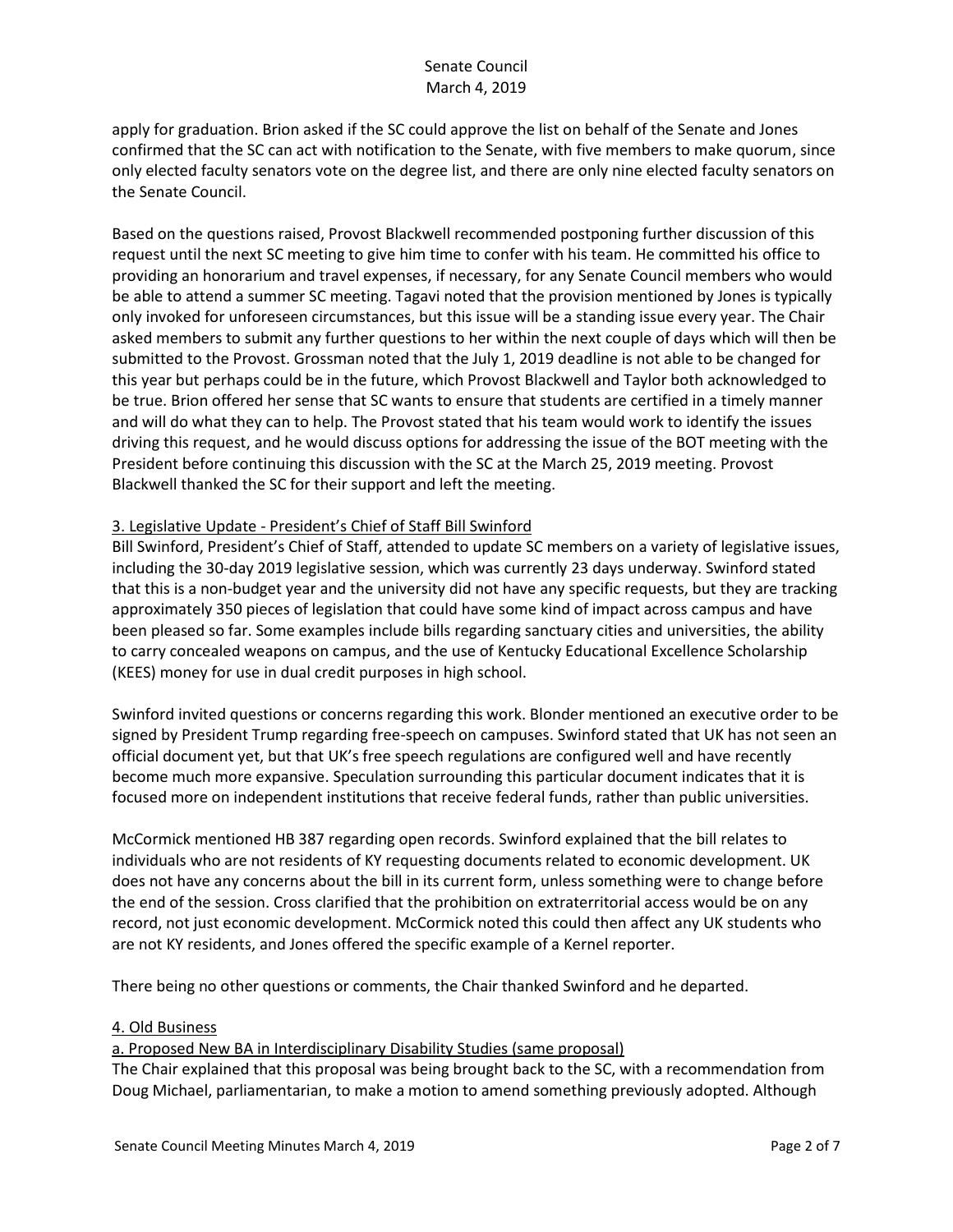the SC voted at the February 25, 2019 meeting to approve this proposal, comments offered during the meeting had since been considered by the proposer. As a result of those comments, the proposer had produced a revised version of the proposal to present to SC. Grossman **moved** to amend something previously adopted and Cross **seconded**. The SC discussed the original proposal and whether the motion made at the February meeting had been to approve the proposal, pending the requested amendments. Tagavi raised a point of clarification, regarding what was supposed to happen if the proposer did not revise the proposal as discussed. The Chair indicated that this was not made clear in the motion, but the proposer had agreed to revise the proposal as discussed. A **vote** was taken and the motion **passed** with one opposed.

Cramer and Guest Kristin Maxwell explained the revised version of the proposal submitted to the SC earlier that afternoon. There were several questions and comments regarding the proposed revisions to the admission requirement. Grossman **moved** to recommend approval of the BA in Interdisciplinary Disability Studies as amended in the documents circulated at the meeting and Cramer **seconded**. There was additional discussion regarding the proposed revisions, and Maxwell, along with other guests from the College of Education, agreed that the proposal should require students to take and pass the courses listed for admission to upper division standing. Cross **moved** to amend the proposal to add the information that students must take and pass the courses listed for admission to upper division standing and Brion **seconded.** A **vote** was taken and the motion **passed** unanimously. The Chair then called for discussion on the **motion** to recommend approval of the BA in Interdisciplinary Disability Studies as amended. There was no debate. A **vote** was taken and the motion **passed** unanimously.

b. Proposed Changes to BSN Suspension Policies (Senate Rules 5.3.2.6.C & D, "College of Nursing") (same proposal)

i. Standards for Accreditation of Baccalaureate and Graduate Nursing Programs

ii. Behavioral Standards in Patient Care: Commitments To Performance

- iii. BSN Student Handbook 2018-19
- iv. Kentucky Board of Nursing (320 regulation)
- v. Kentucky Board of Nursing (360 regulation)

The Chair explained that the proposal itself had not changed since the SC reviewed it at the February 25, 2019 meeting but that additional information had been provided regarding the rationale for the proposed changes to the program. The motion had been tabled at the February 25 meeting, but by operation of Robert's Rules, was back on the floor at this time. Guest Darlene Welsh offered a further explanation of the rationale for dismissing a student from the program following two failed courses ("C" or better is passing).

The Chair said that the original **motion** from the SAASC was a recommendation to approve the proposal requesting a change to *SR 5.3.2.6.C.,D* with the proposed revision (including a reference to Section C.3 in Section D). Because the motion came from committee, no **second** was needed. The Chair called for debate. SC members debated potential revisions to the language of the proposal to ensure fairness and clarity. Cross **moved** to amend the proposal in three ways: the requirement should state a "C *or higher*" in sections C.2 and C.3 on the document, should clarify "completed attempt" in sections C.3 and D, and the dismissal language under section C should include "subject to appeal." Brion **seconded**. Tagavi noted students in the program may not understand that the repeat option listed in the Senate Rules (SR) does not apply to them, and the SR should advise students to check with their program regarding eligibility for this rule. A **vote** was taken and the motion **passed** unanimously.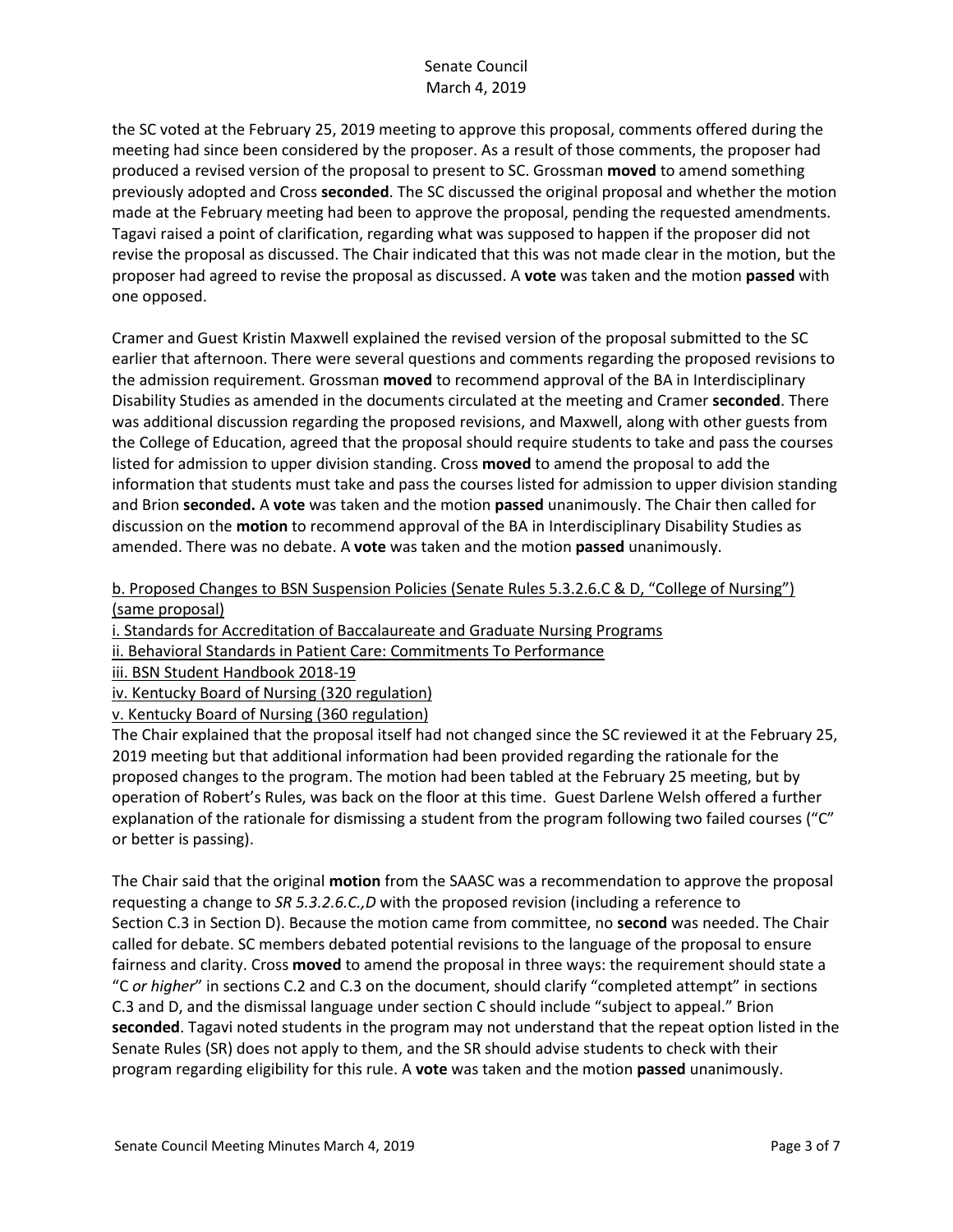The Chair then called for discussion on the **motion** from the SAASC to recommend approval of the proposed changes to the BSN suspension policies as amended. Brion stated her appreciation of the balance needed to protect patients and offered her support of the proposal. A **vote** was taken and the motion **passed** unanimously. Welsh agreed to revise the proposal as suggested.

## 5. Committee Reports

a. Senate's Academic Programs Committee (SAPC) – Aaron Cramer, Chair

#### i. Proposed New BA in Public Policy

Cramer explained the proposal. He stated that the SAPC had considered the potential impact of the proposed new degree on the enrollment in the Political Science program, but it was clear no curricular overlap between the majors existed. The Chair introduced Guests Genia Toma and Ron Zimmer from the Martin School of Public Policy and Administration, who answered several questions of fact from SC members. The Chair explained that a discussion between representatives from the Martin School and Political Science, along with herself and the Undergraduate Council chair, had resulted in the department of Political Science writing a letter offering Political Science courses to be used in the proposed BA. In response to a concern regarding the number of new faculty needed for this program, Toma assured SC members that enrollment in the program would initially be limited, as only one new faculty member will be hired to help with the launch of the program.

The Chair said that the **motion** from the SAPC was a recommendation that the University Senate approve, for submission to the Board of Trustees, the establishment of a new BA degree: Public Policy, in the Martin School of Public Policy and Administration within the Graduate School. Because the motion came from committee, no **second** was required. Brion requested that the Chair add a letter to the proposal describing the meeting that took place between the Martin School and Political Science, and the Chair agreed. A **vote** was taken and the motion **passed** unanimously.

## 6. Tentative Senate Agenda for March 18, 2019

SC members reviewed the tentative Senate agenda for March 18, 2019, and the Chair asked Provost's Liaison Turner to explain the Student Wellness Initiative (item #4 on the tentative agenda). There was discussion regarding the timing of Provost Blackwell's presentation about this initiative, and consideration was given to the Provost attending SC prior to presenting at a Senate meeting. Brion expressed concern for the length of Senate agendas and the possibility of the Provost not having the time he requires for the presentation. The Chair noted that Senate agendas will most likely become longer as the semester progresses but agreed to a recommendation that the presentation slides be posted online for anyone who may need to leave if the Senate meeting runs late.

Tagavi noted that item #9 on the SC agenda (Presentation by Student Campaign UK Divest) was a potential agenda item for the Senate meeting. The Chair noted that there are no more action items on the rest of the SC agenda, unless a member makes a motion to add an item to the agenda.

Cross **moved** to approve the Senate agenda for March 18, 2019 and Cramer **seconded**. A **vote** was taken and the motion **passed** with one abstained.

#### 7. Course Registration Windows and Non-Degree-Seeking Students

Christine Harper, associate provost for enrollment management, attended to continue the discussion regarding early course registration for non-degree seeking students. Harper explained that since nondegree seeking students are typically not located locally, marketing online courses to these students in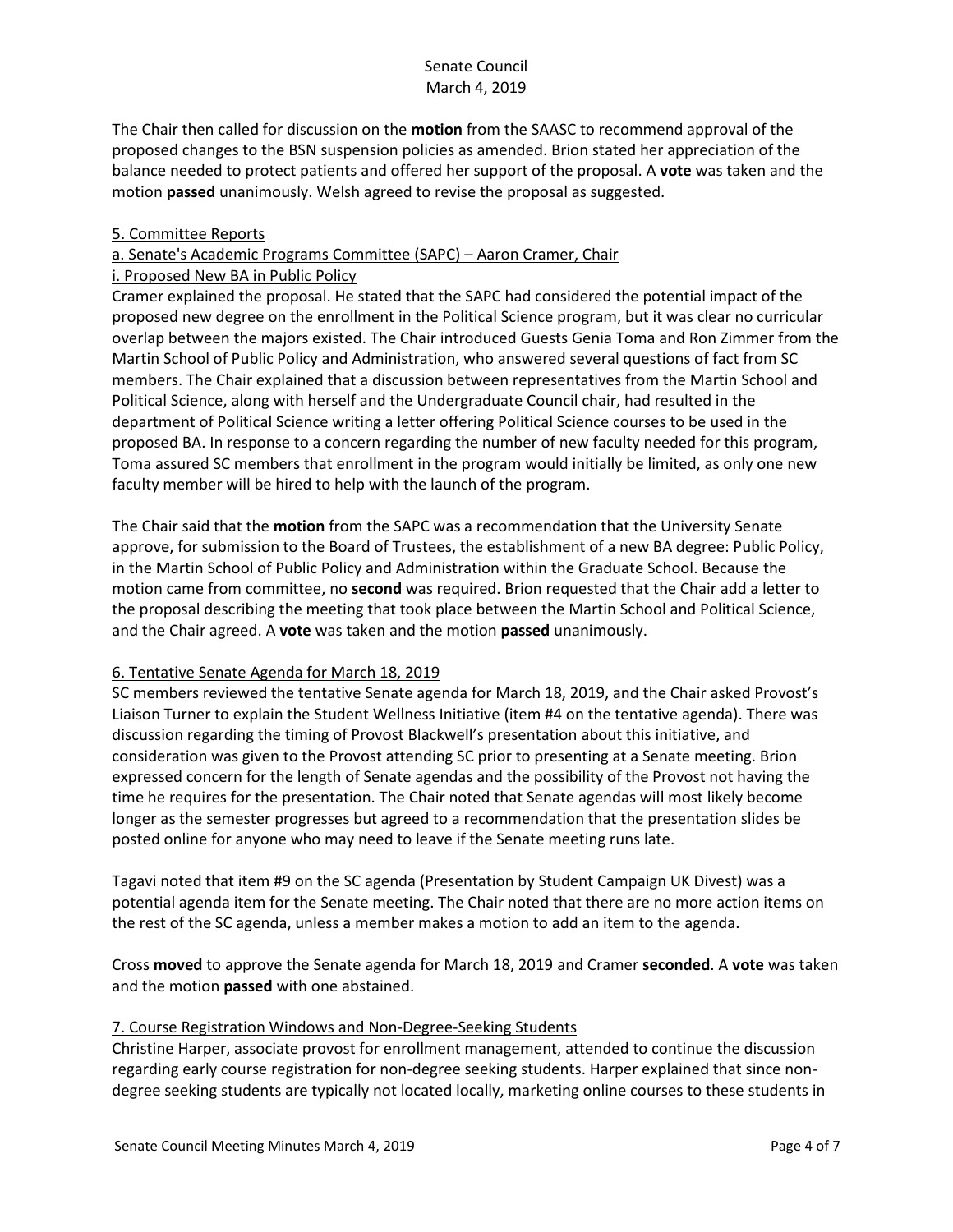advance is critical. Opening course registration for these students will allow them to complete a streamlined process earlier. However, the intent is not to disadvantage degree-seeking students who want to enroll in these same courses. For summer 2019, each college has been asked to identify courses for which there are no enrollment issues. Registration will be held and capped at a certain number for nondegree seeking students and the remaining seats will be held for degree-seeking students. The intention is to have this process much more structured for the fall 2019 semester. If any enrollment issues are encountered with these courses, more options will be opened for degree-seeking students.

The Chair explained the request is for a change to the calendar to open registration for non-degree seeking students on March 18, 2019 and asked for questions of fact. There were no questions. Grossman **moved** to approve the change to the calendar, with the assurance that degree-seeking students will not be denied a seat in these courses due to the enrollment of non-degree seeking students. Cramer **seconded**. Brion questioned how degree-seeking students who are denied seats in these courses will be identified, if by chance the plan to hold seats for these students fails. Harper explained these students will be identifiable via course wait-lists, and the colleges and Registrar's office are prepared to be flexible. Brion noted that as courses fill up, degree-seeking students might not opt be placed on wait-lists, and these students would not be identifiable. Brion recommended students be advised to request to be added to wait-lists. Grossman requested a report from the Registrar's office in the fall regarding the outcome of this approach.

A **vote** was taken and the motion **passed** unanimously.

# 8. Composition of Planned Review Committee on Gatton College of Business and Economics' Institute for the Study of Free Enterprise

SC members had been asked to provide nominees for members of the committee, the creation of which was approved at the February 25, 2019 SC meeting. SC members nominated six potential members for the committee. SC members discussed the minimum number of members for the committee and decided on five members, including a committee chair, but agreed that seven members is acceptable if all six nominees agree to serve.

Cross **moved** to create the committee with a minimum of five members, including the chair, from the list of nominees, with the possibility of seven members if all accept. Cramer **seconded**. A **vote** was taken and the motion **passed** unanimously.

Jones questioned the exact charge of the committee, and the Chair noted the committee members will be invited to meet with the SC to have this discussion.

## 9. Presentation by Student Campaign UK Divest

Students Cameron Baller and Lidya Azad introduced themselves, and the Chair requested another round of introductions from those present. The students gave a presentation to SC members, explaining the process of and rationale for divestment from all major fossil fuel corporations and re-investment in sustainable investments. The presentation included information on institutions, states, and countries that have already divested from fossil fuels, along with the impact and consequences of this type of divestment.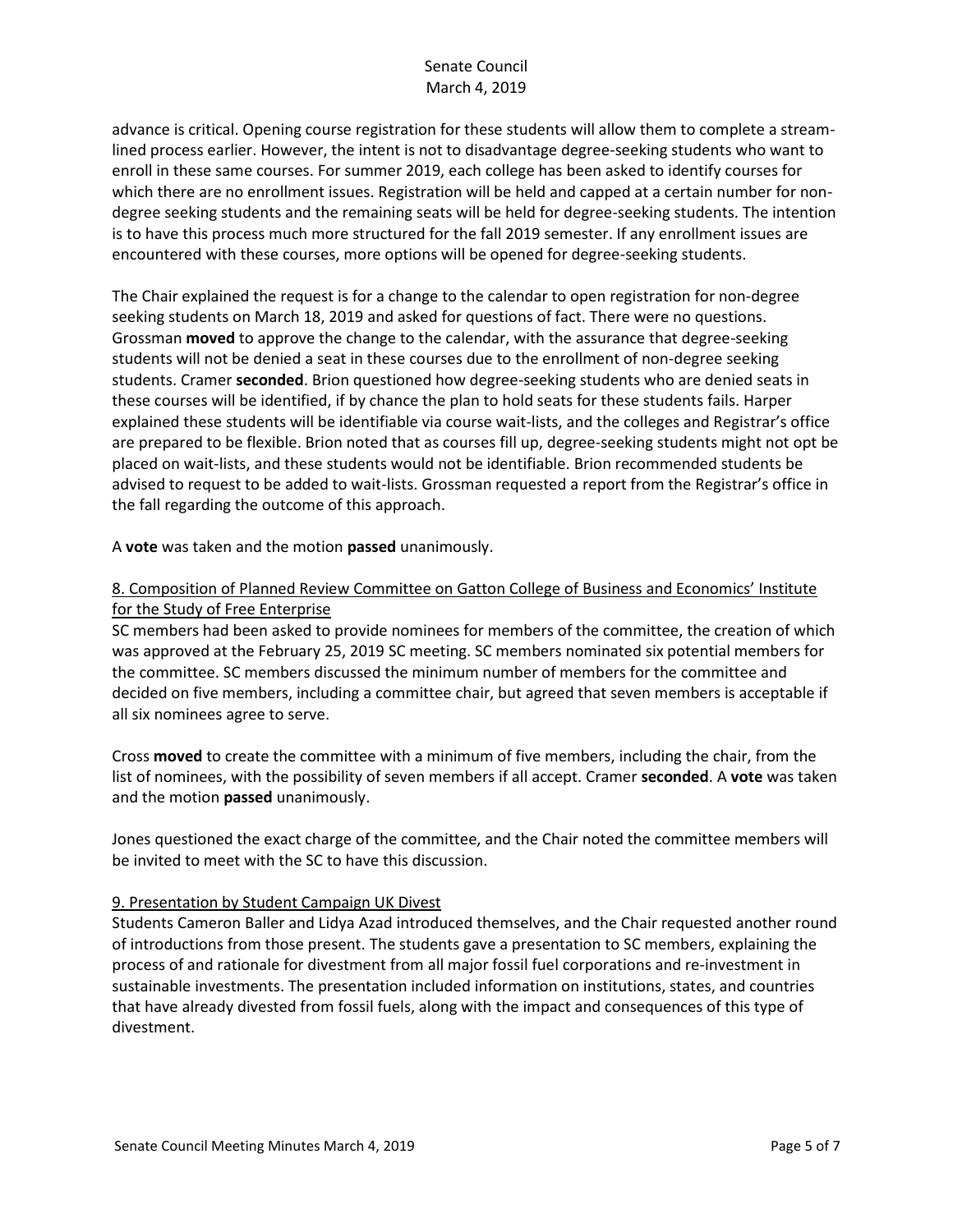The students outlined the approach they have taken to marketing their campaign so far and explained that they are seeking support for their petition. They requested the opportunity to speak to the Senate to educate more faculty regarding the campaign and seek their support.

SC members had several questions and comments for the students, including concerns that a presentation to the Senate would not achieve the outcome the students are hoping for. Brion felt that a petition being passed around the room during a Senate meeting would be disruptive, and Hall added that there are more effective ways of engaging faculty.

Grossman **moved** to add the student presentation on divestment to the end of the Senate agenda for March 18, 2019, and Blonder **seconded**. During discussion, Tagavi proposed limiting the time of the presentation, but McCormick noted that if time is assigned to one agenda item, time must be assigned to all agenda items. Cramer added that Governing Regulations would allow the students to attend the Senate meeting and request the privilege of the floor without being formally added to the agenda. Jones and Blonder noted that a process exists through which the students could obtain signatures from ten senators to have their presentation officially added to a Senate agenda. SC members discussed the precedent that might be set by adding a student group presentation to the Senate agenda and how student group requests would be handled by the SC in the future.

A **vote** was taken and two were in favor, two were opposed, and two abstained. To break the tie, the Chair was obligated to vote and the motion ultimately **failed**. The Chair recommended that the SC establish a policy regarding what items the SC will advance to the Senate agendas and asked the students to come back to the SC after that time. The Chair also offered to announce the students at the Senate meeting, giving Senators the opportunity to speak to the students following the meeting.

## 10.Faculty Evaluation of the President

The Chair notified SC members that Osterhage, SC vice chair, will lead the evaluation of the President for 2018-2019. The Chair noted that the questions have not changed and asked if there were any proposed changes to the questions. No changes were proposed. The Chair requested two additional people to support Osterhage in administering the survey, and two SC members were nominated. Jones asked about the public access to the statistical results and comments, and the Chair responded that the results of the questions will be public but only the President will have access to the comments.

Grossman **moved** to nominate the two SC members mentioned to help Osterhage administer the survey, and Hall **seconded**. The motion **passed** unanimously.

There being no additional business to attend to, the meeting was adjourned by unanimous consent at 5:20 pm.

> Respectfully submitted by Jennifer Bird-Pollan, Senate Council Chair

SC members present: Bird-Pollan, Blonder, Brion, Cramer, Cross, Grossman, Hall, McCormick, Osterhage, Spear, Tagavi, and Walker.

Provost's Liaison present: Turner.